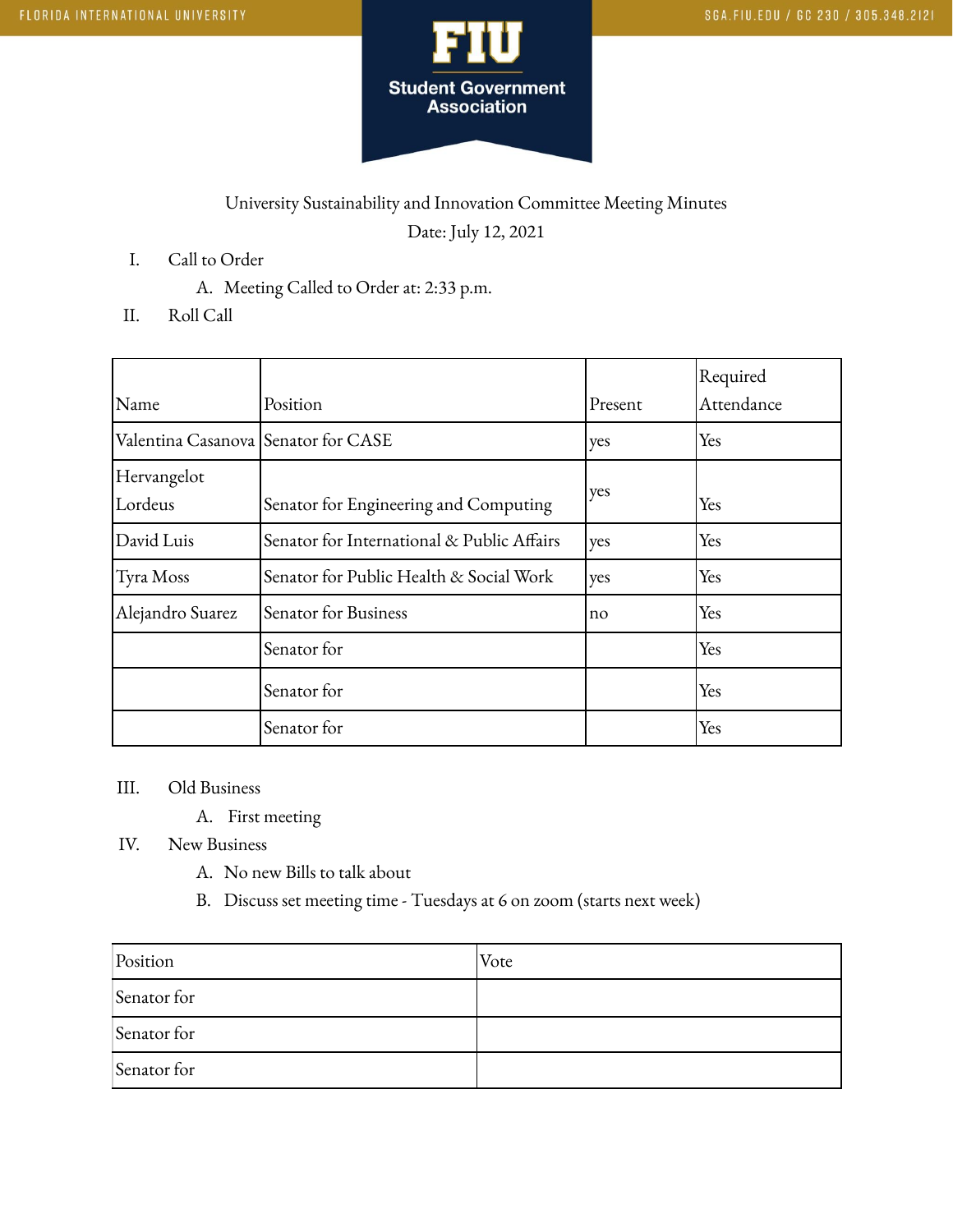| Senator for |  |
|-------------|--|
| Senator for |  |
| Senator for |  |
| Senator for |  |
| Senator for |  |

1. Vote Total

a) 0-0-0

## C. SB-00-00

- 1. Debate on the Bill
- 2. Vote

| Position    | Vote |
|-------------|------|
| Senator for |      |
| Senator for |      |
| Senator for |      |
| Senator for |      |
| Senator for |      |
| Senator for |      |
| Senator for |      |
| Senator for |      |

3. Vote Total

a) 0-0-0

## D. SR-00-00

- 1. Debate on the Bill
- 2. Vote

a)

V. Senate Leadership Reports